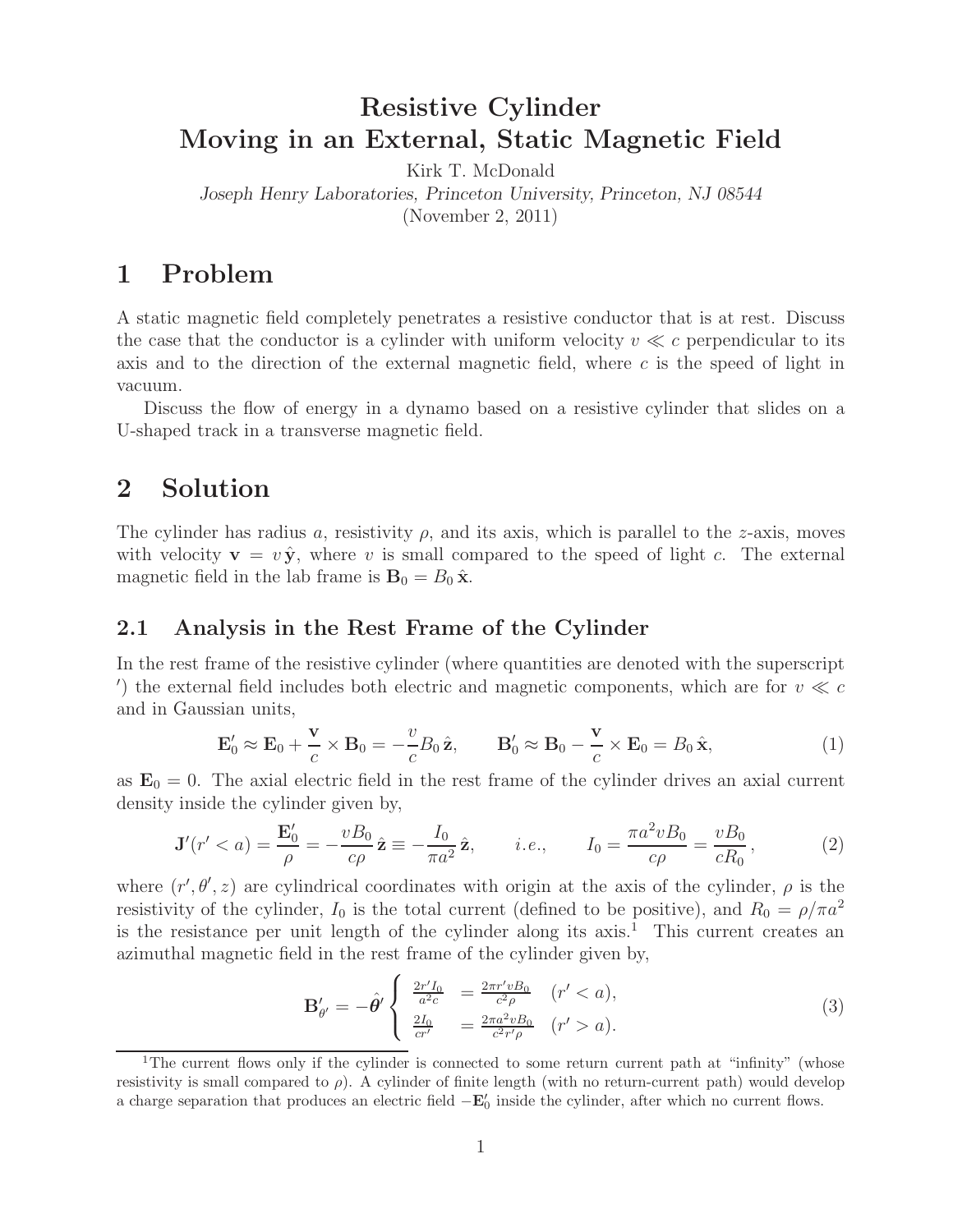Because the static field  $B_0'$  penetrates the resistive cylinder, the current density  $(2)$ experiences a Biot-Savart force density,

$$
\mathbf{f}' = \frac{\mathbf{J}'}{c} \times (\mathbf{B}'_0 + \mathbf{B}'_{\theta'}) = -\frac{vB_0^2}{c^2 \rho} \hat{\mathbf{y}} - \frac{2rI_0^2}{\pi a^4 c^2} \hat{\mathbf{r}}' \approx -\frac{I_0^2 R_0}{\pi a^2 v} \hat{\mathbf{y}}.
$$
 (4)

The radial force is of order  $v^2/c^2$  and will be ignored here.<sup>2</sup> The transverse force component  $f'_v$  was first identified by Hall [2], who realized that for steady flow of (negative) charge carriers with drift velocity  $\mathbf{v}_d = v_d \hat{\mathbf{z}}$  (and negative charge density  $\varrho^-$  such that  $J'z = \varrho^- v_d$ ) there must be a transverse electric field,  $3,4$ 

$$
\mathbf{E}'_H(r' < a) = -\frac{\mathbf{v}_d}{c} \times \mathbf{B}'_0 = -\frac{v_d B_0}{c} \hat{\mathbf{y}} = -\frac{v_d B_0}{c} \left( \sin \theta' \, \hat{\mathbf{r}}' + \cos \theta' \, \hat{\theta}' \right). \tag{5}
$$

This field, which is uniform inside the cylinder, is established by a surface charge density,

$$
\sigma' = \frac{v_d B_0 \sin \theta'}{2\pi c},\tag{6}
$$

on comparing, for example, with sec. 2 of [4]. Outside the cylinder, the Hall field is,

$$
\mathbf{E}'_H(r' > a) = -\frac{v_d B_0 a^2}{c r'^2} \left( -\sin \theta' \hat{\mathbf{r}}' + \cos \theta' \hat{\theta}' \right). \tag{7}
$$

The electric field  $\mathbf{E}'$  does work per unit length on the current density  $\mathbf{J}'$  at the rate,

$$
P'_E = \int_0^a dr' \int_0^{2\pi} r' d\theta' \mathbf{J}' \cdot \mathbf{E}' = \pi a^2 J' E'_0 = \pi a^2 \rho J'^2 = \frac{\rho I_o^2}{\pi a^2} = I_0^2 R_0,
$$
 (8)

which equals the power per unit length dissipated in the resistance of the cylinder. *The magnetic force density*  $\mathbf{f}'_B = \mathbf{J}'/c \times \mathbf{B}' = \rho^- \mathbf{v}_d/c \times \mathbf{B}'$  does work at the rate  $\mathbf{v}_d \cdot \mathbf{f}' = 0$ .

The Poynting vector just outside the surface of the cylinder in the rest frame is,

$$
\mathbf{S}'(r'=a^{+}) = \frac{c}{4\pi} \mathbf{E}'(r'=a^{+}) \times \mathbf{B}'(r'=a^{+}) = \frac{c}{4\pi} (\mathbf{E}'_{0} + \mathbf{E}'_{H}) \times (\mathbf{B}'_{0} + \mathbf{B}'_{\theta'})
$$
  
\n
$$
\approx \frac{c}{4\pi} \left( \frac{-vB_{0}}{c} \hat{\mathbf{z}} - \frac{v_{d}B_{0}a^{2}}{cr'^{2}} \left( -\sin\theta' \hat{\mathbf{r}}' + \cos\theta' \hat{\theta}' \right) \right)
$$
  
\n
$$
\times \left( B_{0} \left( \cos\theta' \hat{\mathbf{r}}' - \sin\theta' \hat{\theta}' \right) - \frac{2I_{0}}{ac} \hat{\theta}' \right)
$$
  
\n
$$
= -\frac{vB_{0}^{2}}{4\pi} \left( \sin\theta' \hat{\mathbf{r}}' + \cos\theta' \hat{\theta}' \right) - \frac{I_{0}^{2}R_{0}}{2\pi a} \hat{\mathbf{r}}' - \left( \frac{v_{d}B_{0}^{2} \cos 2\theta'}{4\pi} - \frac{v_{d}B_{0}I_{0} \sin\theta'}{2\pi ac} \right) \hat{\mathbf{z}}.
$$
 (9)

<sup>2</sup>At order  $v^2/c^2$  there must be a net volume charge density in the cylinder to cancel this force. This illustrates that a current-carrying wire is not electrically neutral in its rest frame. See, for example, [1].

<sup>&</sup>lt;sup>3</sup>The Hall field (5) leads to a voltage difference  $2av_dB_0/c$  across a diameter of the wire in y, which permits determination of the drift velocity  $v_d$ .

<sup>4</sup>See [3] for a discussion of the relation between the Hall field (5) and the Lorentz force (4) felt by the lattice ions of the sliding bar.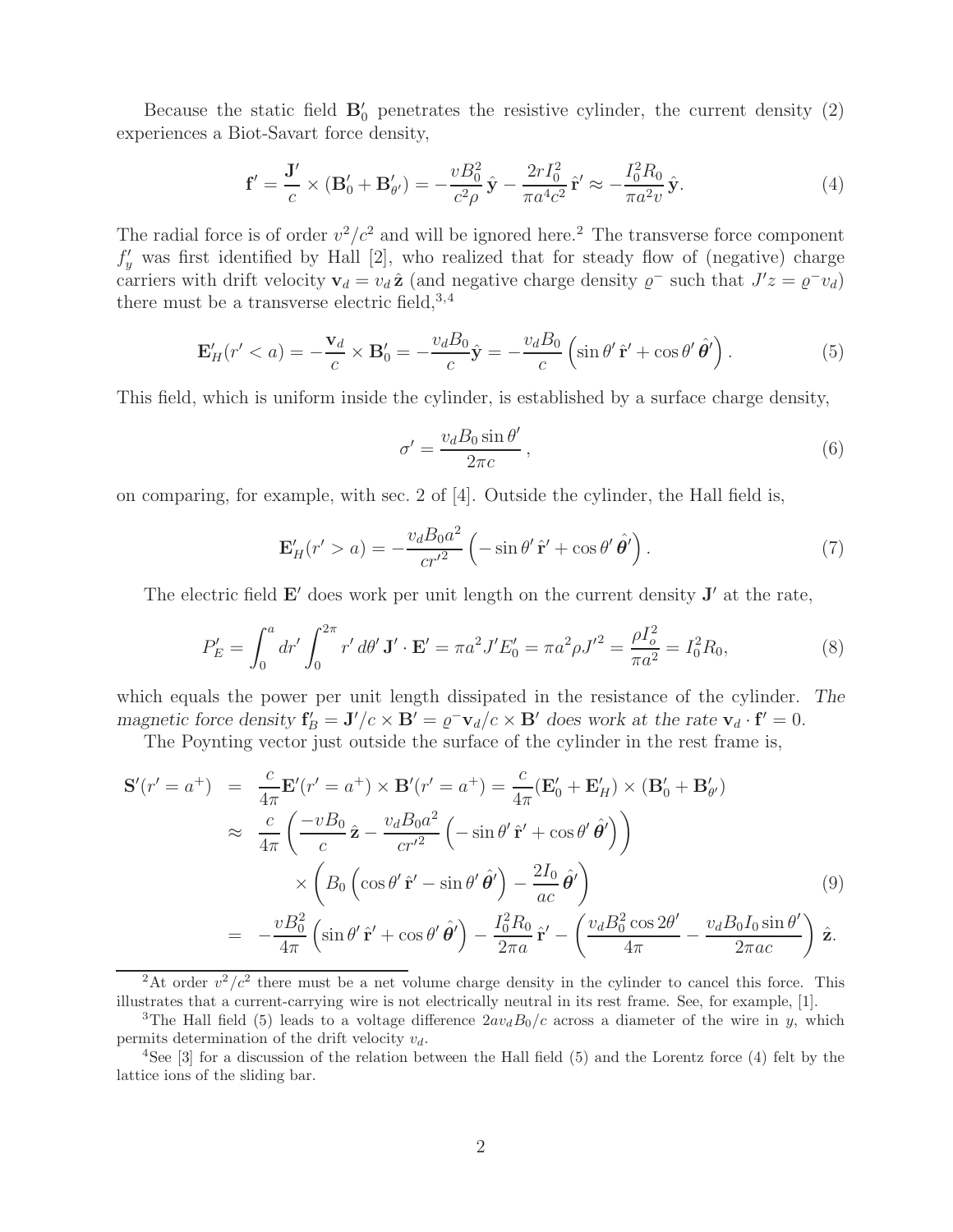The total electromagnetic power flowing into the cylinder per unit length in  $z$  is,

$$
P_0 = -\int_0^{2\pi} S'_{r'}(r' = a^+) a \, d\theta' = I_0^2 R_0 = P'_E,\tag{10}
$$

which provides the power that the electric field delivers to the current density **J'**.

This power is dissipated in Joule heating,  $P_{\text{Joule}} = I_0^2 R_0 = P_0$  per unit length, which power cannot come from a mechanical force on the cylinder, as it is at rest. The power must come from an electromagnetic source, as suggested by eqs. (9)-(10), but this source is not obvious.

Recall that the cylinder experiences a force  $\mathbf{F}'$  per unit length in the y-direction as given by  $\pi a^2$  times the force density of eq. (4), *i.e.*,  $\mathbf{F}' = -P_0 \hat{\mathbf{y}}/v$ . This force is due to the external magnetic field, so we expect an electromagnetic reaction force  $-\mathbf{F}'$  on the source of the external magnetic field, which source has velocity  $-v\hat{y}$  in the rest frame of the cylinder. The magnetic source is kept in steady motion by a mechanical force  $\mathbf{F}_{\text{mech}} = -(-\mathbf{F}')$ . Hence, the force on the magnetic source is doing mechanical work at the rate  $P_{\text{mech}} = -v \hat{\mathbf{y}} \cdot \mathbf{F}_{\text{mech}} = P_0$ .

In the rest frame we consider that the moving magnetic source acts as a transducer of mechanical power into electromagnetic power, which then flows into the resistive cylinder.

### **2.2 Quantities in the Lab Frame of the Cylinder**

We now return to the lab frame, where the electric and magnetic fields are related to order  $v/c$  to their values in the rest frame by,

$$
\mathbf{E} \approx \mathbf{E}' - \frac{\mathbf{v}}{c} \times \mathbf{B}' \approx \mathbf{E}'_0 + \mathbf{E}'_H - \frac{\mathbf{v}}{c} \times (\mathbf{B}'_0 + \mathbf{B}'_{\theta'}) \approx \mathbf{E}_H + \mathbf{E}_v,
$$
\n(11)

$$
\mathbf{B} \approx \mathbf{B}' + \frac{\mathbf{v}}{c} \times \mathbf{E}' \approx \mathbf{B}'_0 + \mathbf{B}'_{\theta'} + \frac{\mathbf{v}}{c} \times (\mathbf{E}'_0 + \mathbf{E}'_H) \approx \mathbf{B}_0 + \mathbf{B}_{\theta'}, \tag{12}
$$

where,  $5,6$ 

$$
\mathbf{E}_H = \mathbf{E}'_H = -\frac{v_d B_0}{c} \begin{cases} \sin \theta' \hat{\mathbf{r}}' + \cos \theta' \hat{\theta}' = \hat{\mathbf{y}} & (r' < a), \\ \frac{a^2}{r'^2} \left( -\sin \theta' \hat{\mathbf{r}}' + \cos \theta' \hat{\theta}' \right) & (r' > a), \end{cases}
$$
(13)

$$
\mathbf{E}_v = -\frac{\mathbf{v}}{c} \times \mathbf{B}'_{\theta'} = \frac{2vI_0 \sin \theta'}{c^2} \hat{\mathbf{z}} \begin{cases} r'/a^2 & (r' < a), \\ 1/r' & (r' > a), \end{cases}
$$
(14)

$$
\mathbf{B}_0 = B_0 \hat{\mathbf{x}} = B_0 \left( \cos \theta' \hat{\mathbf{r}}' - \sin \theta' \hat{\theta}' \right), \qquad (15)
$$

$$
\mathbf{B}_{\theta'} = \mathbf{B}'_{\theta'} = -\hat{\theta}' \begin{cases} \frac{2r'I_0}{a^2c} = \frac{2\pi r' v B_0}{c^2 \rho} & (r' < a), \\ \frac{2I_0}{cr'} = \frac{2\pi a^2 v B_0}{c^2 r' \rho} & (r' > a). \end{cases}
$$
(16)

<sup>&</sup>lt;sup>5</sup>A common argument is that conduction electrons (of charge e), which have velocity component  $v_y = v$ because of the motion of the cylinder, experience a Lorentz force  $ev \hat{\mathbf{y}} \times \mathbf{B}_0/c = -evB_0 \hat{\mathbf{z}}/c$ , which implies that there is an effective electric field  $\mathbf{E}_v = -vB_0 \hat{\mathbf{z}}/c$ , sometimes called the motional electric field.

<sup>&</sup>lt;sup>6</sup>The field  $\mathbf{E}_v$  is also equal to  $-\partial \mathbf{A}/\partial ct$ , where **A** is the time-dependent vector potential of the moving magnetic field  $\mathbf{B}_{\theta'} \approx \mathbf{B}'_{\theta'}$  in the lab frame.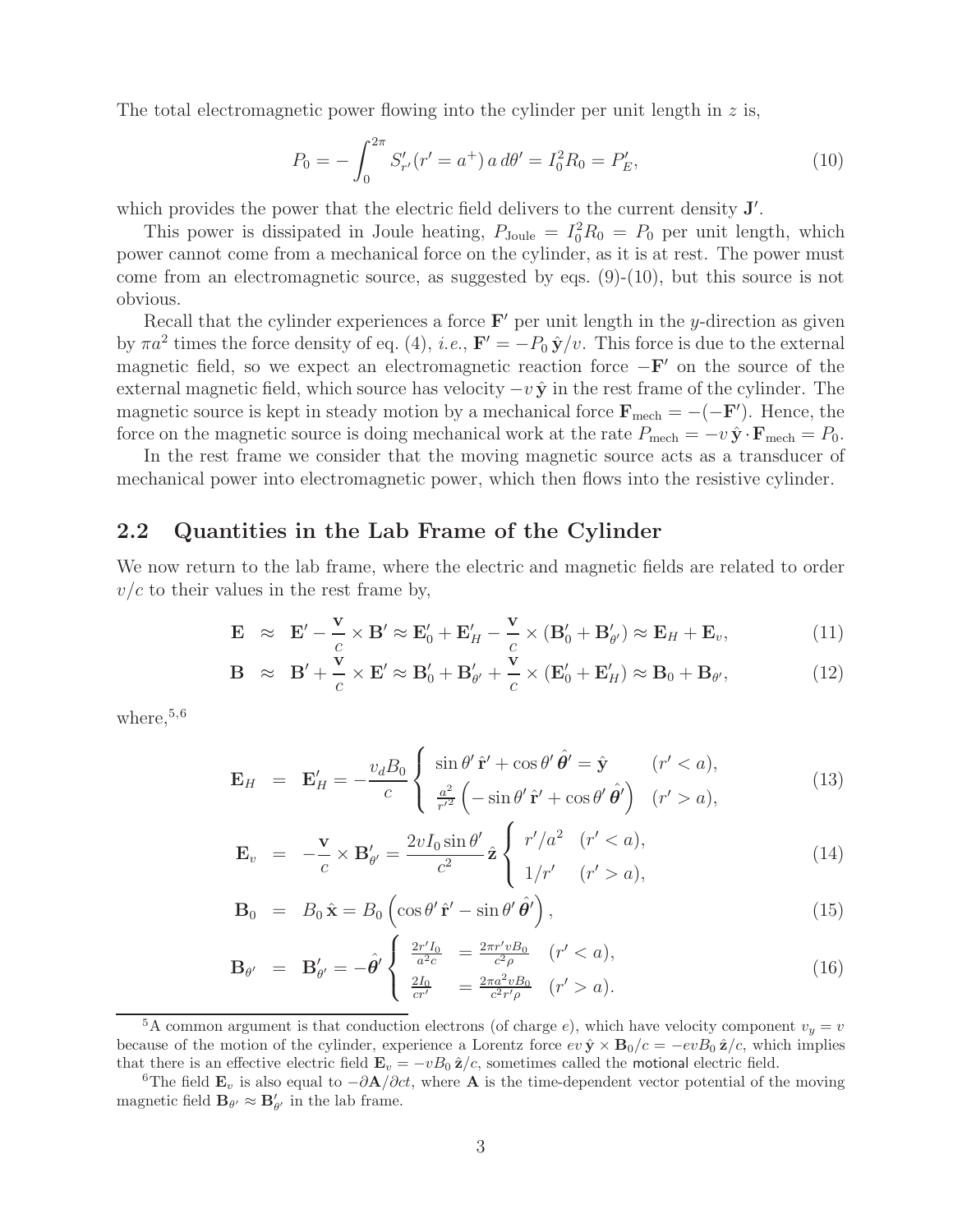The bulk current density **J** in the lab frame is related to quantities in the rest frame of the cylinder by,

$$
\mathbf{J} \approx \mathbf{J}' + \varrho' \mathbf{v} \approx \mathbf{J}' = -\frac{vB_0}{c\rho} \hat{\mathbf{z}},\tag{17}
$$

noting that the volume charge density  $\rho'$  in the rest frame is of order  $v^2/c^2$ . The volume charge density  $\rho$  in the lab frame is given by,

$$
\varrho \approx \varrho' + \frac{\mathbf{v} \cdot \mathbf{J}'}{c^2} \approx 0. \tag{18}
$$

There is a surface charge density on the cylinder in the lab frame, given by,

$$
\sigma \approx \sigma' + \frac{\mathbf{v} \cdot \mathbf{K}'}{c^2} = \sigma' = -\frac{v_d B_0 \sin \theta'}{2\pi c},
$$
\n(19)

since there is no surface current density  $\bf{K}$  on a resistive cylinder.

As a check, we verify that the current density obeys the "generalized Ohm's Law",

$$
\mathbf{J} = \frac{1}{\rho} \left( \mathbf{E} + \frac{\mathbf{v}_{\text{total}}}{c} \times \mathbf{B} \right) = \frac{1}{\rho} \left[ (\mathbf{E}_{H} + \mathbf{E}_{v}) + \frac{\mathbf{v} + \mathbf{v}_{d}}{c} \times (\mathbf{B}_{0} + \mathbf{B}_{\theta'}) \right]
$$
  
\n
$$
= \frac{1}{\rho} \left[ \left( -\frac{\mathbf{v}_{d}}{c} \times \mathbf{B}_{0} - \frac{\mathbf{v}}{c} \times \mathbf{B}_{\theta'} \right) + \frac{\mathbf{v} + \mathbf{v}_{d}}{c} \times (\mathbf{B}_{0} + \mathbf{B}_{\theta'}) \right]
$$
  
\n
$$
= \frac{1}{\rho} \left( \frac{\mathbf{v}}{c} \times \mathbf{B}_{0} + \frac{\mathbf{v}_{d}}{c} \times \mathbf{B}_{\theta'} \right) = -\frac{vB_{0}}{c\rho} \hat{\mathbf{z}} + \frac{2\pi r' v v_{d} B_{0}}{c^{3} \rho} \hat{\mathbf{r}}' \approx -\frac{vB_{0}}{c\rho} \hat{\mathbf{z}}.
$$
 (20)

In the lab frame the current density **J** appears to be driven by the Lorentz force  $\mathbf{v}/c \times \mathbf{B}_0$ , and not by the electric field there. That is, the lab-frame electric field **E** does work per unit length on the current density **J** at the rate,

$$
P_E = \int_0^a dr' \int_0^{2\pi} r' d\theta' \mathbf{J} \cdot \mathbf{E} = 0.
$$
 (21)

*The current density consists of flow of both positive and negative charges,*  $\mathbf{J} = \rho^+ \mathbf{v} + \rho^- (\mathbf{v} + \rho^-)$  $\mathbf{v}_d$ ) =  $\varrho^- \mathbf{v}_d$ , as the cylinder is neutral. The work done by magnetic force density  $\mathbf{J}/c \times \mathbf{B}$ *must be calculated separately for the positive and negative densities as these have different velocities. Then, no work is done by the magnetic force density, since,*

$$
\mathbf{v} \cdot \varrho^+ \mathbf{v}/c \times \mathbf{B} + (\mathbf{v} + \mathbf{v}_d) \cdot \varrho^-(\mathbf{v} + \mathbf{v}_d)/c \times \mathbf{B} = 0.
$$
 (22)

#### **2.2.1 Forces on the Cylinder**

Force is invariant under Lorentz transformations to order  $v/c$ , so the force per unit length on the cylinder in the lab frame is,

$$
\mathbf{F} = \mathbf{F}' = -\frac{P}{v}\hat{\mathbf{y}} = -\frac{I_0^2 R_0}{v}\hat{\mathbf{y}} = -\frac{B_0 I_0}{c}\hat{\mathbf{y}}.
$$
 (23)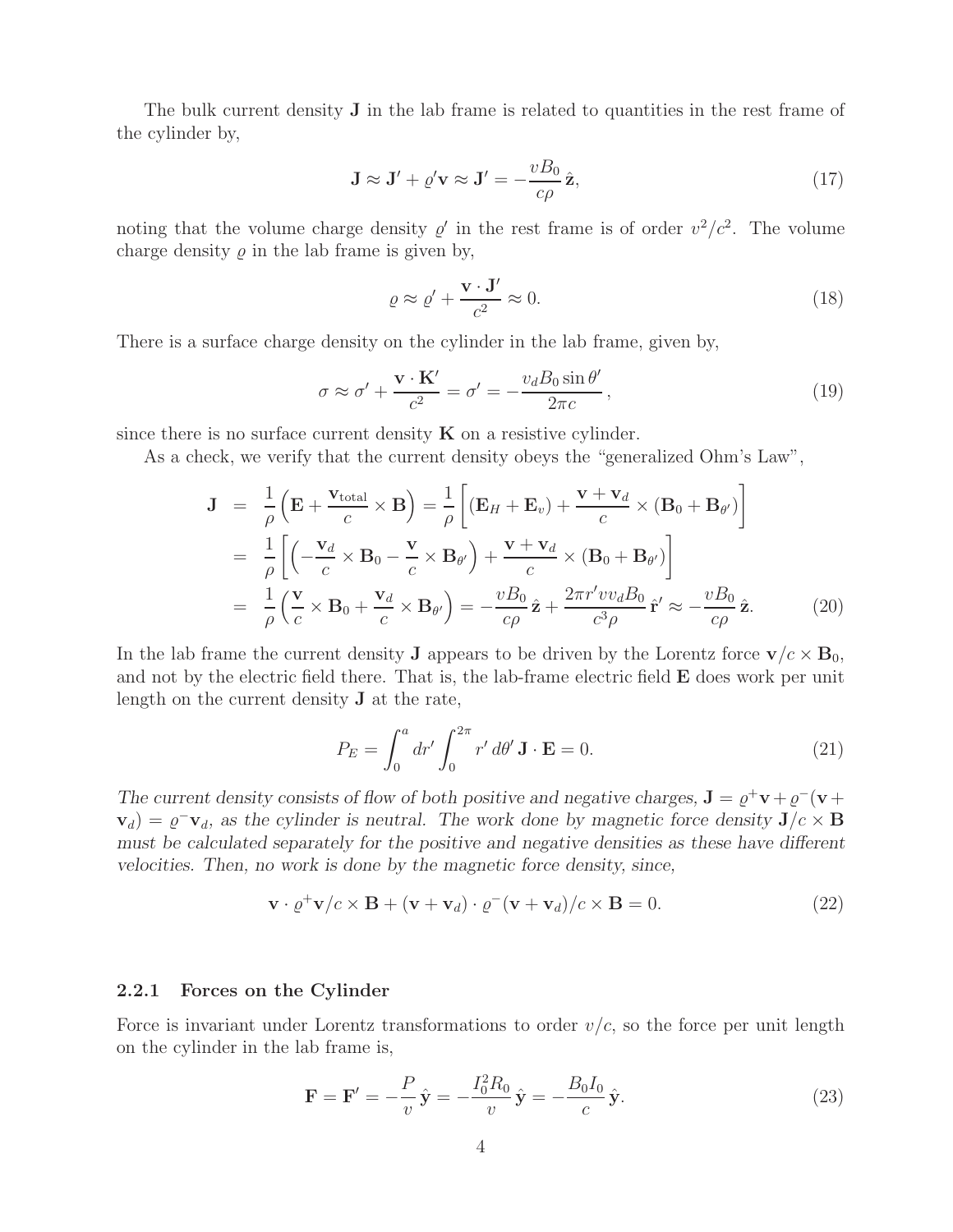That is, the total force per unit length on the cylinder is just the Biot-Savart force  $I_0 \times B_0/c$ of the external magnetic field on the current.

If the cylinder is to move with constant velocity  $v \hat{y}$  the electromagnetic force (34) must be opposed by a mechanical force  $\mathbf{F}_{\text{mech}} = B_0 I_0 \hat{\mathbf{y}}/c$ , which does work on the moving cylinder at rate  $P_{\text{mech}} = \mathbf{F}_{\text{mech}} \cdot \mathbf{v} = v B_0 I_0 / c = I_0^2 R_0 = P_0.$ 

*We verify eq. (23) via the Maxwell stress tensor*  $T_{ij}$ *, which relates to the force*  $F_i$  *on a surface element* dArea<sup>j</sup> *according to,*

$$
F_i = \int \sum_k T_{ij} \ d\text{Area}_j,\tag{24}
$$

*where*

$$
T_{ij} = \frac{E_i D_j + B_i H_j}{4\pi} - \delta_{ij} \frac{\mathbf{E} \cdot \mathbf{D} + \mathbf{B} \cdot \mathbf{H}}{8\pi}.
$$
 (25)

*The force on the cylinder is be given by the integral (24) over its surface, whose area element is*  $d$ Area =  $a d\theta' dz \hat{\mathbf{r}}'$ . Hence, we need  $T_{r'r'}$ ,  $T_{\theta' r'}$  and  $T_{zr'}$ 

We have from eqs. (3) and (14) that just outside the surface  $r' = a$  of the moving cylinder,

$$
\mathbf{E}(r'=a^+) = \mathbf{E}_H' + \mathbf{E}_v = \frac{v_d B_0}{c} \left( -\sin \theta' \hat{\mathbf{r}}' + \cos \theta' \hat{\theta}' \right) + \frac{2v I_0 \sin \theta'}{ac^2} \hat{\mathbf{z}},\tag{26}
$$

$$
\mathbf{B}(r'=a^+) = \mathbf{B}_0 + \mathbf{B}'_{\theta'} = B_0 \cos \theta' \hat{\mathbf{r}}' - \left(B_0 \sin \theta' + \frac{2I_0}{ac}\right) \theta', \tag{27}
$$

$$
E^{2} + B^{2} = \frac{v_{d}^{2}B_{0}^{2}}{c^{2}} + \frac{4v^{2}I_{0}^{2}\sin^{2}\theta'}{a^{2}c^{4}} + B_{0}^{2} + \frac{4B_{0}I_{0}}{ac} + \frac{4I_{0}^{2}}{a^{2}c^{2}},
$$
\n(28)

*and hence to order* v/c*,*

$$
T_{r'r'} = \frac{1}{8\pi} \left[ B_0^2 \left( \cos 2\theta' - \frac{v_d^2}{c^2} \sin 2\theta' \right) - \frac{4v^2 I_0^2 \sin^2 \theta'}{a^2 c^4} - \frac{4B_0 I_0}{ac} - \frac{4I_0^2}{a^2 c^2} \right],\tag{29}
$$

$$
T_{\theta' r'} = -\frac{1}{8\pi} \left[ \left( 1 - \frac{v_d^2}{c^2} \right) B_0^2 \sin 2\theta' + \frac{4B_0 I_0 \cos \theta'}{ac} \right],\tag{30}
$$

$$
T_{z r'} = 0. \tag{31}
$$

*The nonzero force elements on the surface are,*

$$
dF_{r'} = T_{r'r'} d \text{Area}_{r'}, \qquad dF_{\theta'} = T_{\theta'r'} d \text{Area}_{r'}.
$$
 (32)

*The* x*- and* y*-force elements are related by,*

$$
dF_x = dF_{r'}\cos\theta' - dF_{\theta'}\sin\theta', \qquad \text{and} \qquad dF_y = dF_{r'}\sin\theta' + dF_{\theta'}\cos\theta'. \tag{33}
$$

*Integrating over*  $\theta'$ , we find that  $F_x = 0$ , and,

$$
\frac{dF_y}{dz} = \int \frac{dF_{\theta'}}{dz} \cos \theta' = -\frac{1}{8\pi} \int_0^{2\pi} \frac{4B_0 I_0 \cos^2 \theta'}{c} d\theta' = -\frac{B_0 I_0}{c} = -\frac{P_0}{v}.
$$
 (34)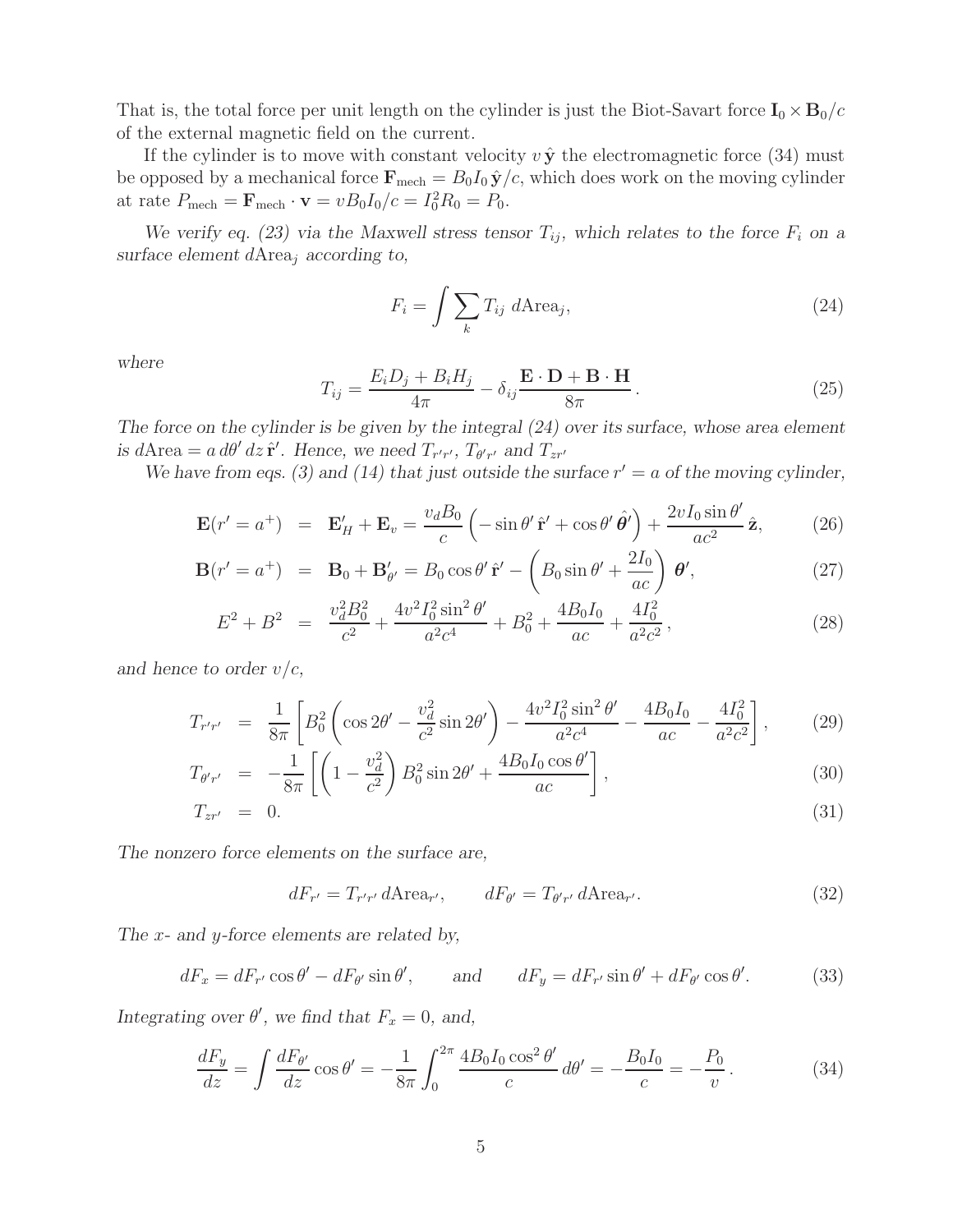#### **2.2.2 Flow of Energy**

The Poynting vector outside the cylinder is,

$$
\mathbf{S} = \frac{c}{4\pi} \mathbf{E}(r' > a) \times \mathbf{B}(r' > a) = \frac{c}{4\pi} (\mathbf{E}_v + \mathbf{E}_H) \times (\mathbf{B}_0 + \mathbf{B}_{\theta'})
$$
  
\n
$$
\approx \frac{c}{4\pi} \left( \frac{2vI_0 \sin \theta'}{c^2 r'} \hat{\mathbf{z}} + \frac{v_d B_0 a^2}{c r'^2} \left( -\sin \theta' \hat{\mathbf{r}}' + \cos \theta' \hat{\theta}' \right) \right)
$$
  
\n
$$
\times \left( B_0 \left( \cos \theta' \hat{\mathbf{r}}' - \sin \theta' \hat{\theta}' \right) - \frac{2I_0}{cr'} \hat{\theta}' \right)
$$
  
\n
$$
= \frac{I_0^2 R_0}{2\pi r'} (\sin^2 \theta' \hat{\mathbf{r}}' + \sin \theta' \cos \theta' \hat{\theta}') + \frac{vI_0^2 \sin \theta'}{\pi c^2 r'^2} \hat{\mathbf{r}}' + \frac{v_d B_0 a^2}{2\pi r'^2} \left( \frac{B_0 \cos 2\theta'}{2} - \frac{I_0 \sin \theta'}{ac} \right) \hat{\mathbf{z}}.
$$
 (35)

The total electromagnetic power flowing outwards across a cylinder of radius  $r' > a$ , per unit length in  $z$ , is,

$$
P_{\text{EM}} = \int_0^{2\pi} S_{r'}(r' > a) r' d\theta' = \frac{I_0^2 R_0}{2}.
$$
 (36)

*This cannot be! We need*  $P_{EM} = 0$  *since we have already accounted in sec. 2.2.1 for the* power dissipated per unit length,  $I_0^2 R_0$ , as equal to the rate of work done by the mechanical *force that keeps the cylinder moving at constant velocity.*

#### **2.2.3 Stored Electromagnetic Energy**

The density u of electromagnetic energy stored outside the cylinder is,

$$
u = \frac{E^2 + B^2}{8\pi} = \frac{B_0^2}{8\pi} \left( 1 + \frac{v_d^2 a^2}{c^2 r'^4} \right) + \frac{B_0 I_0 \sin \theta'}{2\pi c r'} + \frac{I_0^2}{2\pi c^2 r'^2} \left( 1 + \frac{v^2 \sin^2 \theta'}{c^2} \right). \tag{37}
$$

*We now check that eqs. (35) and (37) obey Poynting's theorem that*  $\nabla \cdot \mathbf{S} = -\partial u/\partial t$ *outside the cylinder where*  $J = 0$ . For simplicity, we do this at time  $t = 0$  when the axis of *the cylinder is at*  $x = 0 = y$  *and*  $r' = r$ ,  $\theta' = \theta$ . Then,

$$
\nabla \cdot \mathbf{S}(t=0) = \frac{1}{r} \frac{\partial (rS_r)}{\partial r} + \frac{1}{r} \frac{\partial S_\theta}{\partial \theta} + \frac{\partial S_z}{\partial z} = -\frac{vI_0^2 \sin \theta}{\pi c^2 r^3} + \frac{I_0^2 R_0 \cos 2\theta}{2\pi r^2}.
$$
 (38)

*To take the time derivative of* u *we first note that,*

$$
r' \cos \theta' = x' = x, \qquad r' \sin \theta' = y' = y - vt, \qquad r' = \sqrt{x^2 + (y - vt)^2}, \tag{39}
$$

*and hence,*

$$
\frac{\partial r'}{\partial t} = -v \sin \theta', \qquad \frac{\partial \sin \theta'}{\partial t} = -\frac{v \cos^2 \theta'}{r'}.
$$
 (40)

*Then,*

$$
\frac{\partial u}{\partial t}(t=0) = -\frac{v v_d^2 a^2 B_0^2 \sin \theta}{2\pi c^2 r^5} - \frac{v B_0 I_0 \cos 2\theta}{2\pi c r^2} + \frac{v I_0^2 \sin \theta}{\pi c^2 r^3} \left(1 - \frac{v^2 \cos 2\theta}{c^2}\right)
$$
  

$$
\approx -\frac{I_0^2 R_0 \cos 2\theta}{2\pi r^2} + \frac{v I_0^2 \sin \theta}{\pi c^2 r^3} = -\nabla \cdot \mathbf{S}(t=0).
$$
 (41)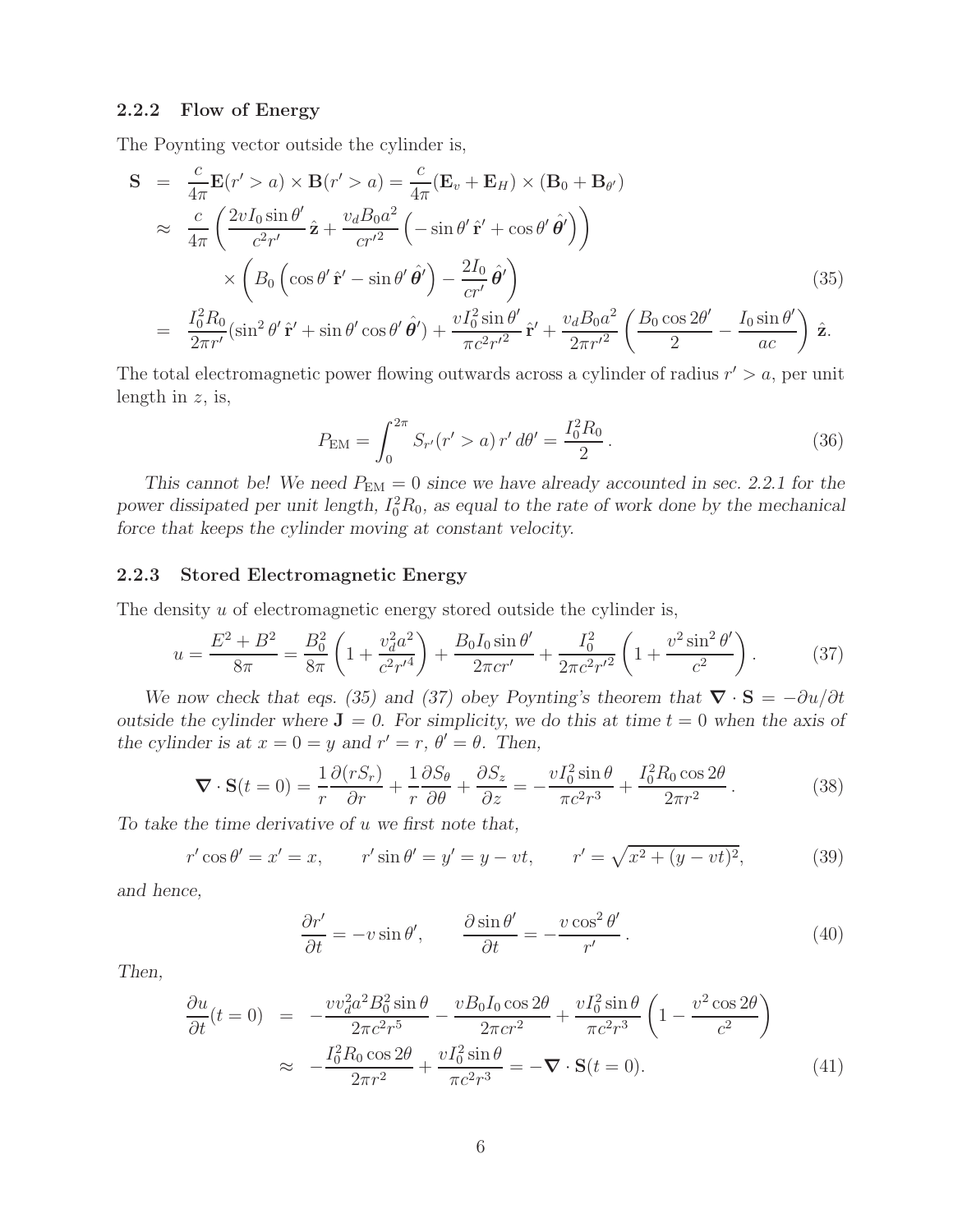## **3 Use of a Resistive Cylinder in a Dynamo**

A conceptually simple dynamo consists of a resistive cylinder that slides with velocity  $v \hat{y}$ along a U-shaped track whose cross piece (of length  $l$ ) is a resistive load  $R$ , subject to external magnetic field  $B_0 \hat{\mathbf{x}}$  as shown in the sketch below. For an interesting example of such a  $dynamo$ , see  $|5|$ .



The magnetic flux through this partially moving circuit increases linearly with time,  $\Phi_M = B_0 lvt$ , so application of Faraday's law<sup>7</sup> indicates that there should be an  $\mathcal{EMF} =$  $-B_0 \, \text{iv}/c$  around the circuit, which drives a clockwise current  $I = B_0 \, \text{iv}/cR$ .

If the moving conductor is an ordinary conductor with conductivity low enough that the external magnetic field completely penetrates it, then the conduction electrons, which have  $v_y = v$  experience a Lorentz force  $F_z = -evB_0/c$ , that can be described as due to an effective electric field in the z-direction,  $E_{\text{eff}} = -vB_0/v$ , where e is the charge on an electron. In this case, the system behaves as if there is an  $\mathcal{EMF}\ \mathcal{E}_{\text{eff}} = \int E_{\text{eff}} dz = -vB_0 l/c$  between the points of contact of the sliding cylinder with the U-shaped track, where  $l$  is the separation between the two tracks of the U. Given a load resistance  $R$  (assumed for simplicity to be concentrated in the cross piece of the U), the total resistance in the circuit is  $R_{\text{tot}} = R + lR_0$ , current  $I = vB_0 l/cR_{\text{tot}}$  flows in the circuit, and power  $I^2R_{\text{tot}}$  is dissipated by Joule heating.

The current I leads to an azimuthal magnetic field about the moving cylinder, such that the electric and magnetic fields just outside surface of the cylinder are (neglecting the effect on the cylinder of the fields due to the currents in the tracks for  $a \ll l$ ),

$$
\mathbf{B}_0 = \mathbf{B}'_0 = B_0 \hat{\mathbf{x}} = B_0 \left( \cos \theta' \hat{\mathbf{r}}' - \sin \theta' \hat{\theta}' \right), \tag{42}
$$

$$
\mathbf{B}_{\theta'}(r'=a^+) = \mathbf{B}'_{\theta'}(r'=a^+) = -\frac{2I}{ac}\hat{\theta}',\tag{43}
$$

$$
\mathbf{E}_{H}(r'=a^{+}) = \mathbf{E}'_{H}(r'=a^{+}) = \frac{v_{d}B_{0}}{c} \left(-\sin\theta'\,\hat{\mathbf{r}}' + \cos\theta'\,\hat{\boldsymbol{\theta}}'\right),\tag{44}
$$

$$
\mathbf{E}_v(r'=a^+) = -\frac{\mathbf{v}}{c} \times \mathbf{B}'_{\theta'}(r'=a^+) = \frac{2vI\sin\theta'}{ac^2}\hat{\mathbf{z}},\tag{45}
$$

$$
\mathbf{E}_{\parallel}(r'=a^{+}) = \rho \mathbf{J} - \frac{\mathbf{v}}{c} \times \mathbf{B}_{0} = -\left(\frac{\rho I}{\pi a^{2}} - \frac{vB_{0}}{c}\right) \hat{\mathbf{z}} = -(I - I_{0})R_{0} \hat{\mathbf{z}}, \quad (46)
$$

where the drift velocity  $v_d \hat{z}$  of the electrons here is larger than that in sec. 2, and  $I_0$  is the current (2) when  $R = 0$ . The field  $\mathbf{E}_{\parallel}$ , which drives the current  $I - I_0$ , is set up by a surface

<sup>7</sup>See [6] for discussion of the use of Faraday's law for circuits with moving parts.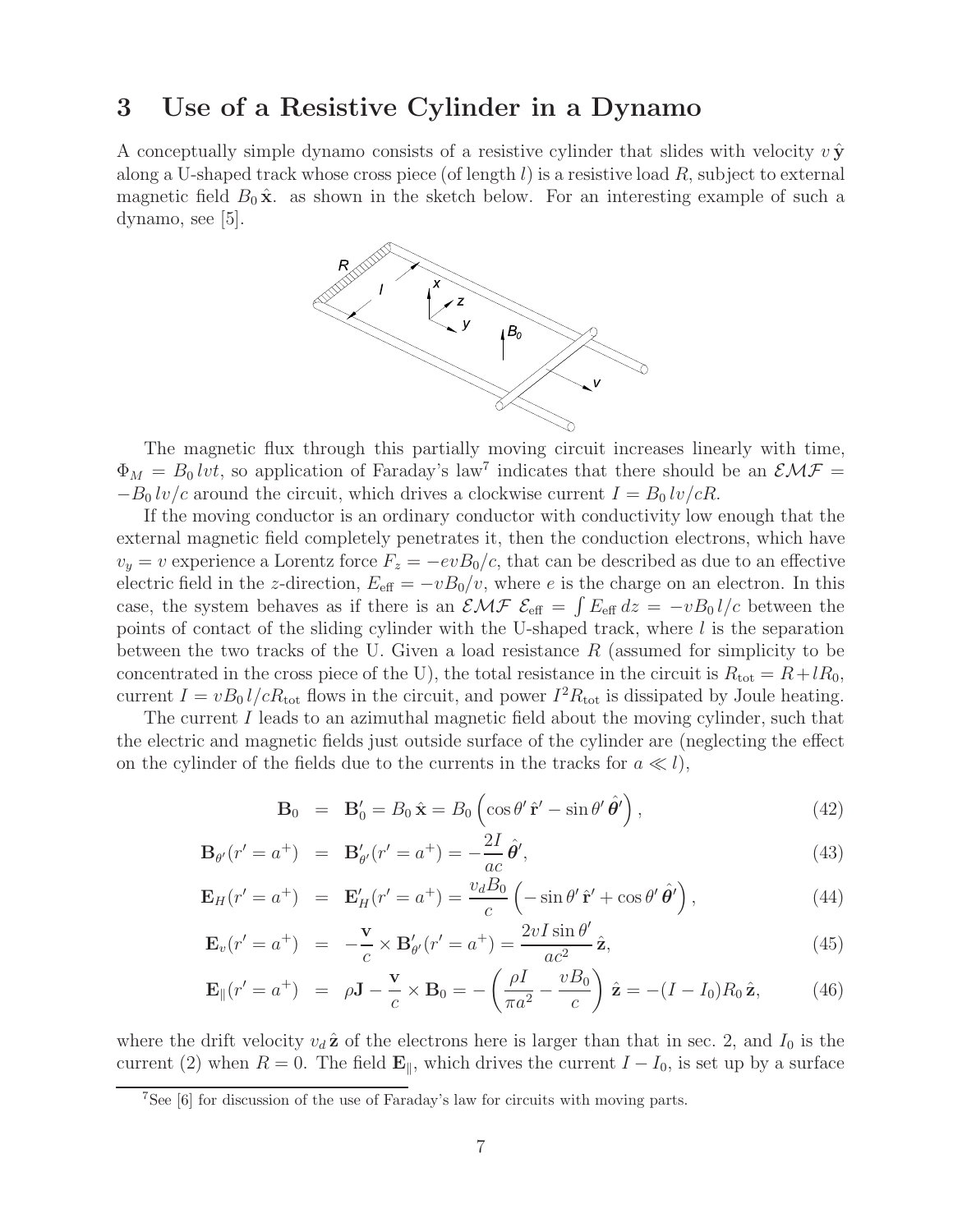charge density,

$$
\sigma_{\parallel}(z) = \frac{E_{\parallel}z}{2\pi a},\tag{47}
$$

taking  $z = 0$  midway between the two tracks of the U.<sup>8</sup>

The lab-frame electric field **E** does work the current density **J** at the rate,

$$
P_E = l \int_0^a dr' \int_0^{2\pi} r' d\theta' \mathbf{J} \cdot \mathbf{E} = I(I - I_0) R_0 l.
$$
 (48)

The Poynting vector  $S(r' = a^+)$  just outside the surface of the sliding bar is given by,

$$
\frac{4\pi}{c}\mathbf{S} = (\mathbf{E}_{H} + \mathbf{E}_{v} + \mathbf{E}_{\parallel}) \times (\mathbf{B}_{0} + \mathbf{B}_{\theta'})
$$
\n
$$
= \mathbf{E}_{H} \times \mathbf{B}_{0} + \mathbf{E}_{v} \times \mathbf{B}_{0} + \mathbf{E}_{\parallel} \times \mathbf{B}_{0} + \mathbf{E}_{H} \times \mathbf{B}_{\theta'} + \mathbf{E}_{v} \times \mathbf{B}_{\theta'} + \mathbf{E}_{\parallel} \times \mathbf{B}_{\theta'}
$$
\n
$$
= \frac{v_{d}B_{0}^{2}}{c} \cos 2\theta' \hat{\mathbf{z}} + \frac{2vB_{0}I \sin \theta'}{ac^{2}} \left( \sin \theta' \hat{\mathbf{r}}' + \cos \theta' \hat{\theta'} \right) - B_{0}(I - I_{0})R_{0} \left( \sin \theta' \hat{\mathbf{r}}' + \cos \theta' \hat{\theta'} \right)
$$
\n
$$
+ \frac{2v_{d}B_{0}I}{c} \cos \theta' \hat{\theta'} + \frac{4vI^{2}}{a^{2}c^{3}} \sin \theta' \hat{\mathbf{r}}' - \frac{2I(I - I_{0})R_{0}}{ac} \hat{\mathbf{r}}'.
$$
\n(49)

The total power flowing off the moving cylinder is,

$$
P = l \int_0^{2\pi} S_{r'}(r' = a^+) a d\theta' = \frac{v B_0 l I}{2c} - I(I - I_0) R_0 l = \frac{I^2 R_{\text{tot}}}{2} - I^2 R_0 l + II_0 R_0 l. \tag{50}
$$

*If*  $R = 0$  *then*  $R_{\text{tot}} = R_0 l$ ,  $I = I_0$  *and eq.* (50) becomes eq. (36). Thus, the moving, resistive cylinder appears to be the source of the power,  $I^2R$  dissipated by the load resistor.

The current  $I = \pi a^2 J$  in the cylinder experiences a Lorentz force,

$$
\mathbf{F} = l \mathbf{I}/c \times \mathbf{B}_0 = -\frac{lIB_0}{c} \hat{\mathbf{y}}.
$$
 (51)

To keep the cylinder in steady motion, some mechanical agent must provide an opposing force, which delivers energy into the system at rate,

$$
P_{\text{mech}} = -vF_y = \frac{l\;IvB_0}{c} = I^2R_{\text{tot}}.\tag{52}
$$

Thus, the moving cylinder acts as a transducer of mechanical power to electromagnetic power, according to the above analysis in the lab frame.<sup>9</sup>

 $8$ See sec. 3 of [4] for more details of the relation between a uniform axial field inside a cylinder and the surface charge density.

<sup>9</sup>The currents in this problem are steady, but the magnetic flux through the circuit varies with time, so we expect an  $\mathcal{EMF}$  in the (moving) circuit according to a broad interpretations of Faraday's law. The resulting power dissipated in the resistor agreeably flows in the form of electromagnetic energy out from the surface of the sliding bar. But this analysis gives no microscopic picture of how that energy flow arises.